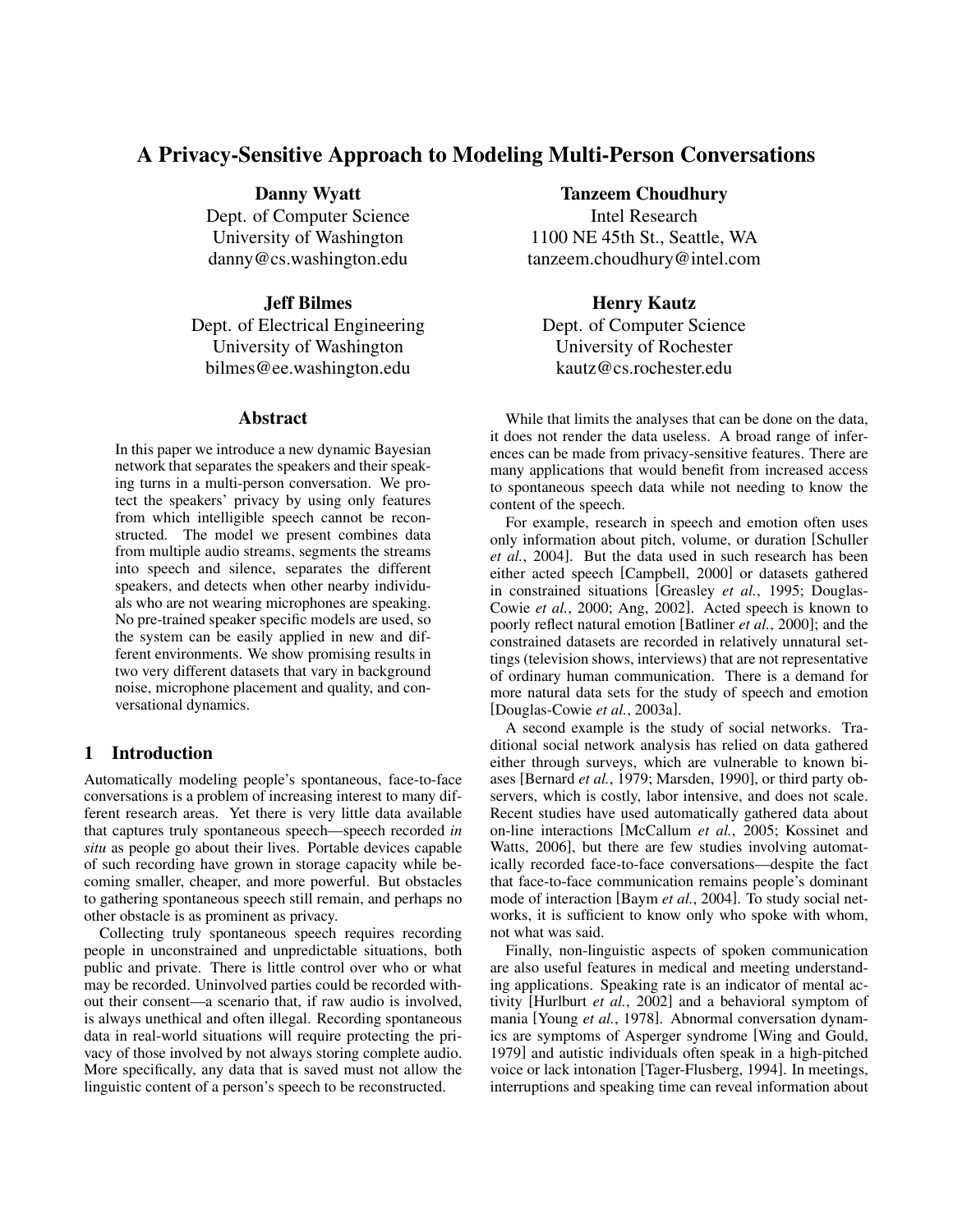status and dominance [Hawkins, 1991] and gender specific differences in interruptions and the consequences of those differences are active topics of research [Tannen, 1993]. None of these features require access to linguistic content, and all of these applications would benefit from increased access to natural speech data.

## 1.1 Problem Description

Our specific long-term goal is to model the evolution of spontaneous face-to-face interactions within groups of individuals over extended periods of time. In order to protect the privacy of both research subjects and the non-subjects with whom they come into contact, we must ensure that the acoustic information that is saved cannot be used to reconstruct intelligible speech. The stored features must contain enough information to serve as input to models of conversational and social dynamics, but at the same time have insufficient information to reconstruct what is being said, or to positively identify individuals who are not wearing microphones.

The work presented in this paper is the first step toward our goal. We present an unsupervised approach to separating speakers and their turns in a multi-person conversation, relying only on acoustic features that do not compromise privacy. The features employed are useful for modeling conversational dynamics—who is speaking and how—but are not sufficient for speech recognition.

Our work is novel in several ways. The key contribution is a joint probabilistic model that combines streams of acoustic features from a set of individuals wearing microphones, infers when there is speech present, separates the different speakers from each other, and also detects when other individuals around them—who are not equipped with microphones are speaking. It does not require pre-trained speaker specific models, and thus scales to any number of users and can be used with new speakers and in new environments. Our model can be extended to a dynamically varying number of speakers, where new audio streams come and go whenever a new person enters or exits a group. We also introduce a novel feature set that is useful for segmenting speakers and for modeling conversation attributes, but that cannot be used to transcribe the actual words spoken during a conversation.

# 1.2 Related Work

Most of the work in modeling spoken conversations has been done in the domain of meeting understanding [NIST, 2006; Dielmann and Renals, 2004]. One of the goals in meeting understanding is speaker diarization: determining who spoke when [Reynolds and Torres-Carrasquillo, 2005]. All of the work that we have found in this domain assumes access to the full audio and that it is not necessary to remove information that can be used to transcribe speech.

Much previous work has been done in linguistic conversation analysis [Ochs *et al.*, 1996; Sacks, 1992]. Clearly, that work relies almost solely on information about the words that are spoken, and not the basic acoustics of speech. As such, the model presented in this paper is complementary to traditional conversation analysis. However, inasmuch as conversations are considered turn taking between speakers, our



Figure 1: The source-filter model for speech production.

model's ability to infer speaker turns can be seen as a necessary low-level enabler for higher level conversation understanding.

Finally, as previously mentioned, there has been much research into recognizing emotions associated with speech [Douglas-Cowie *et al.*, 2003b]. Many of these emotionrecognition applications may not need to know the words that are spoken. [Shriberg, 2005] mentions the importance of modeling natural speaking behavior and identifies it as a fundamental challenge for spoken language applications.

# 2 Speech Features and Privacy

We begin by giving a very simple description of speech production based on the source-filter model [Quatieri, 2001] (see Figure 1). Most speech sounds can be modeled with two independent components: (i) the source sound generated in the glottis and (ii) the filter (the vocal tract) that shapes the spectrum of the source sound. The source can be either voiced with fundamental frequency F0 (the pitch) or unvoiced with no fundamental frequency. Prosodic information about speech (intonation, stress, and duration) is described by how the fundamental frequency and energy (volume) change during speech. The frequency response of the vocal tract particularly the resonant peaks (the formants)—contains information about the actual phonemes that are the basis for words. To reproduce speech intelligibly, information on at least three formants is required [Donovan, 1996]. Any processing of the audio that removes information about the formants will ensure that intelligible speech can not be synthesized from the information that remains, and privacy will be preserved.

To detect speech (and specifically, voiced speech) and model how something is being said, we extract features that contain information about the source and prosody but not about the formants. Three features that have been shown to be useful for robustly detecting voiced speech under varying noise conditions are: (i) non-initial maximum autocorrelation peak, (ii) the total number of autocorrelation peaks and (iii) relative spectral entropy [Basu, 2002] computed on 16 ms chunks of audio. Because of the periodic components of voiced speech (see Figure 1), the autocorrelation will have a small number of sharp peaks. Similarly, the relative spectral entropy between the spectrum at time  $t$  and the local mean spectrum (800 ms window) will be high for voiced speech even in the presence of indoor and outdoor noise (e.g. wind, fan).

Beyond detecting the spoken regions, the system needs additional information to separate the different participants in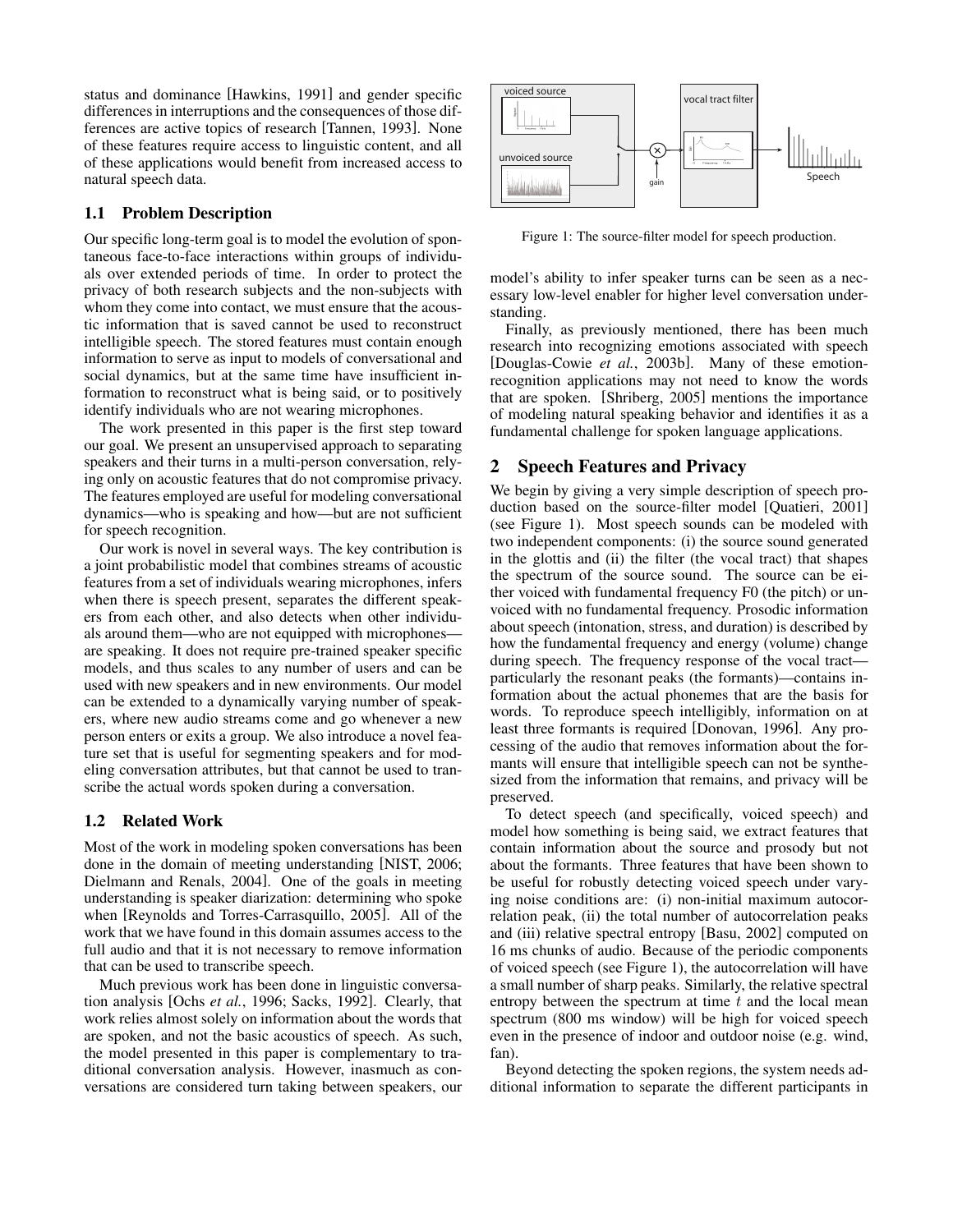

Figure 2: DBN model for multi-person conversation

the conversation. We found two features to be useful for this purpose: (i) the absolute energy, and (ii) the entropy of the energy distribution across the different microphones (described in more detail in Section 3).

Summarizing, the complete list of acoustic features that must be saved for our model are: (i) non-initial maximum autocorrelation peak, (ii) the total number of autocorrelation peaks, (iii) relative spectral entropy, and (iv) energy.

## 3 Multi-Person Conversation Model

Let us assume there are N individuals wearing microphones. Given acoustic features from these  $N$  microphones, we want to detect when one of the wearers is speaking as well as when the microphones are picking up speech from others in the area not wearing microphones. A dynamic Bayesian network (DBN) [Dean and Kanazawa, 1988] is a flexible way to combine all of the features into a unified model used to infer who is speaking when. The state factorization of DBNs makes it relatively simple to express complex dependencies between different variables in the system. Figure 2 depicts our DBN model for inferring both spoken segments as well as identifying the speaker of those segments ( $N = 3$  in this example). The shaded nodes are the observed variables whose values are inputs to the system and the hidden nodes are the variables whose values are to be inferred.

Each time step in the DBN corresponds to a small chunk, or frame, of audio data. In all of our experiments we used frames with a length of 33.33 ms 16.67 ms of overlap with the previous frame.

Below we describe how the different variables are specified and the dependencies between them.

#### Group state  $G_t$

The group node  $G_t$  determines who is holding the floor or taking a turn to speak. It is a discrete random variable with cardinality  $N + 2$ : one state for no speaker (silent regions), one state for each of the N people wearing microphones, and one state for any other speakers not wearing microphones. The group state  $G_t$  depends on  $G_{t-1}$ , and the conditional probability  $P(G_t|G_{t-1})$  encodes the probability of turn transitions between speakers. At time  $t = 0$  all states are equally likely:  $P(G_0) = 1/(N + 2)$ . The group node allows us to constrain the individual states described below, and reduces the complexity of the conditional probability table (CPT) we would otherwise have to model to capture dependencies between speakers.

# State of the individuals wearing microphones  $\mathrm{M}^i_t$

The binary random variable  $M_t^i$  indicates whether the *i*-th individual wearing a microphone is speaking. The conditional probability  $P(M_t^i|G_t)$  is set to be semi-deterministic:  $P(M_t^i = 1 | G_t = g) \approx 1$  when  $g = i$ , and  $\approx 0$  otherwise. This imposes the constraint that—most of the time—people do not talk simultaneously during a conversation. Note that it is still possible, though highly unlikely, for multiple  $M_t^i$ variables to be true while  $G_t$  is held to a single speaker.

#### State of unmiked others  $U_t$

Similar to  $M_t^i$ , the unmiked other node  $U_t$  is a binary random variable that indicates whether anyone not wearing a microphone is speaking. If there are multiple unmiked persons present, they are all modeled by this node.  $U_t$  is conditioned on the group node  $G_t$  and the aggregate voicing node  $A_t^V$  which indicates whether any microphone detected voiced speech (and is described in more detail below). The conditional probability  $P(U_t|G_t, A_t^v = 1)$  is defined identically to  $P(M_t^i|G_t)$ , and  $P(U_t = 1|G_t, A_t^v = 0) \approx 0$ .

# Voicing states  $\mathrm{V}^{i}_{t}$  and aggregate voicing  $\mathrm{A}^V_t$

The voicing states  $V_t^i$  are binary variables that indicate whether microphone  $i$  has recorded sound consistent with voiced human speech. The parents of  $V_t^i$  are  $M_t^i$  and the previous  $V_{t-1}^i$ . Since each microphone can pick up speech from its wearer as well as other speakers nearby, the conditional probabilities of the  $V_t^i$  nodes are defined as  $P(V_t^i =$  $1|M_t^i = 1$   $\approx 1$  and  $P(V_t^i = 1 | M_t^i = 0) = 0.5$ . In other words, if person  $i$  is speaking it is highly likely her microphone will record voiced speech, and if she is not speaking there is a uniform probability that her microphone will record voiced speech.

The node  $A_t^V$  is an aggregate voicing node that is the deterministic logical OR of all the  $V_t^i$  nodes. We describe below how  $A_t^V$  helps distinguish other individuals speaking from silent regions.

# Observations  ${\rm O}_t^i, {\rm E}_t^{i,j},$  and  ${\rm H}_t^e$

The observed variables obtained from the acoustic features of the N microphones are included at various points in the DBN as children of  $M_t^i$ ,  $U_t$ , and  $V_t^i$ .

 $O_t^i$  is a three-dimensional variable that includes the three features previously mentioned as having been useful for detecting voiced speech (non-initial maximum autocorrelation peak, number of autocorrelation peaks, and relative spectral entropy).  $P(O_t^i = o | V_t^i = v)$  is modeled by a 3D Gaussian with full covariance matrix. The  $P(O_t^i|V_t^i)$  parameters are learned from a set of labeled data (where  $V_t^i$  is given) containing speakers who are not present in any of the data we evaluated here. Learning these features in this manner has been shown to be speaker-independent and robust across different environmental conditions [Choudhury and Basu, 2004].

 $E_t^{i,j}$  is a two-dimensional variable containing the log energies of microphones  $i$  and  $j$  averaged over a 333 ms window centered at time  $t$ . The conditional distribution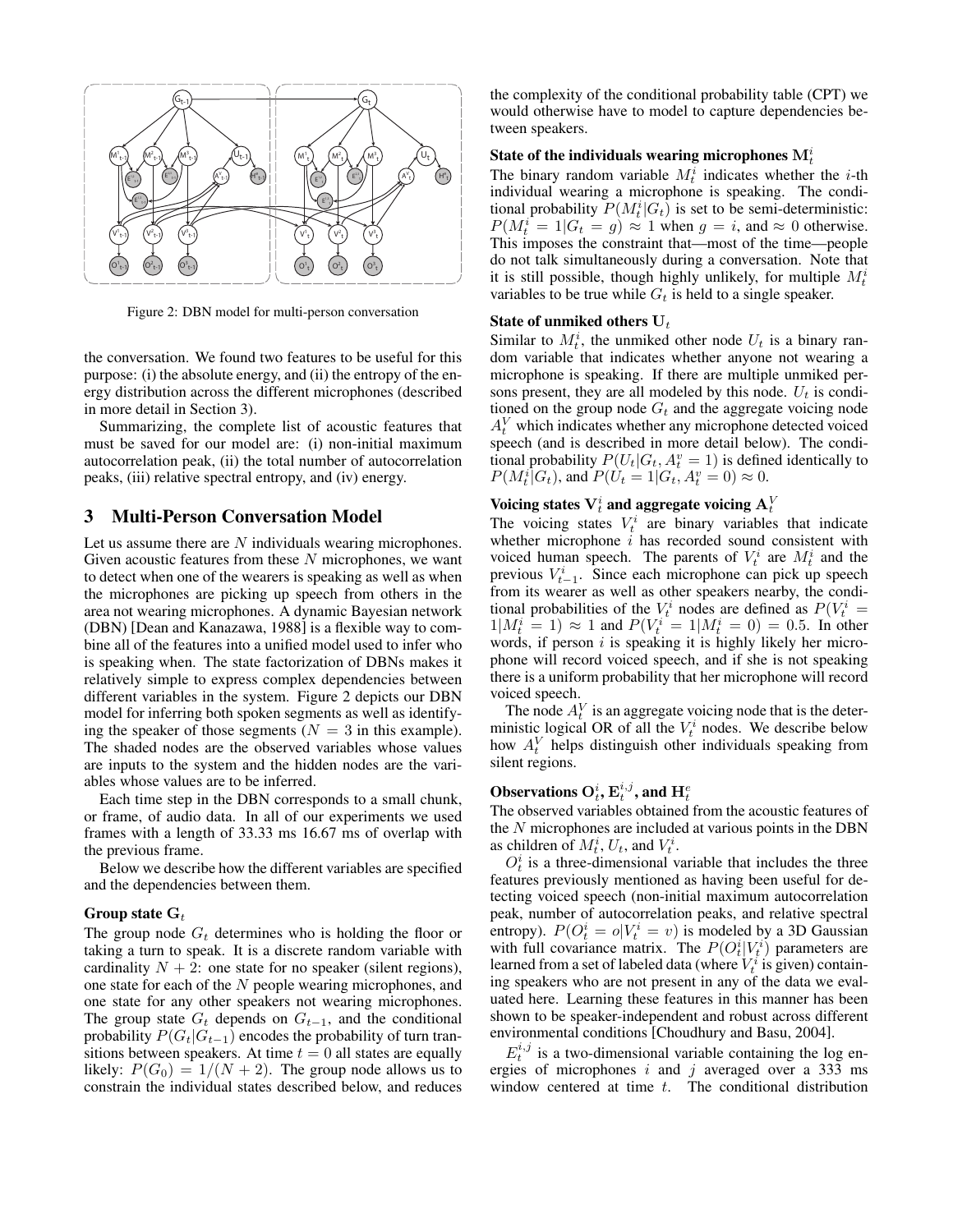

Figure 3: Pairwise log energies.



Figure 4: Log entropy of energy distribution across microphones.

 $P(E_t^{i,j}|M_t^i, M_t^j)$  is modeled with a full covariance 2D Gaussian. This pairwise energy feature associates voiced regions with their speaker. If person  $i$  speaks at time  $t$ , then her energy should be higher than  $j$ 's (and vice versa). When both  $i$  and  $j$  speak, both of their microphones have high energy and when neither speaks both of their microphones have low energy. Figure 3 illustrates an example of this.

 $H_t^e$  is the entropy of the log-energy distribution across all  $N$  microphones. This feature is useful for determining whether voiced regions come from a speaker not wearing a microphone. When a person wearing a microphone speaks, his microphone will be significantly louder than the others' and the entropy will be low. When a person not wearing a microphone speaks, her energy will be spread more uniformly across all microphones and the entropy will be high. Figure 4 illustrates an example of this.

 $H_t^e$  is computed as follows. First, all microphones' energies are normalized to a distribution:  $P_e(\tau) = \frac{e_i(\tau)}{\sum_j e_j(\tau)}$ . Then  $H_{\tau}$  is computed as the entropy of  $P_e(\tau)$ . Finally,  $H_t^e$ is the average of  $H<sub>\tau</sub>$  over a 333 ms window centered at time t. We use the log of  $H_t^e$  and model that with a 1D Gaussian random variable conditioned on  $U_t$ .

Although  $H_t^e$  is a useful feature for distinguishing whether speech comes from a person wearing a microphone or from one who is not, it does not help distinguish between when an unmiked person is speaking and when no one is speaking. Entropy is high in both of those cases. However, information about the voicing states  $V_t^i$  taken together with the entropy can distinguish those situations. If there is voicing and the entropy is high then it is likely that someone else (i.e. someone not wearing a microphone) is speaking. It is here that the aggregate voicing node  $A_t^V$  is useful. We define  $P(U_t|G_t = u, A_t^V = 1) \approx 1$  (where u is the state of node  $G_t$  that indicates an unmiked person is speaking), and  $P(U_t|G_t, A_t^V) \approx 0$  if  $G_t \neq u$  or if  $A_t^V = 0$ . Loosely, this means that the model will only infer an unmiked speaker if at least one microphone picked up voiced speech and that speech cannot be assigned to any of the miked speakers.

### 3.1 Parameter Learning and Inference

Learning is done in an entirely unsupervised manner using expectation maximization (EM). Unsupervised learning is important for this application, given the privacy constraints associated with recording spontaneous speech. Raw audio will not be available for labeling speaker-specific data, so the model must be able to fit itself to unlabeled data.

However, with a large number of parameters, EM can often converge to values that do not result in accurate inferences. To prevent this, we clamp most of the above parameters to their pre-defined or pre-trained values. Indeed, only the Gaussians associated with the energy-based observations  $(P(E_t^{i,j}|M^i, M^j)$  and  $P(H_t^e|U_t))$  are learned during EM. (As mentioned, the Gaussians associated with the voicing observations are pre-trained in a speaker-independent way.) All of the transition probabilities and semi-deterministic conditional probabilities are fixed at predefined values. We did experiment with leaving more parameters free and the resulting inferences were much less accurate.

Once the free parameters are learned with EM, exact inference is done using the junction tree algorithm. During decoding, we infer the most likely state sequence for the group node G, speaker nodes  $M_t^i$  and  $U_t$ , and voicing nodes  $\bar{V}_t^i$ . We use the Graphical Models Toolkit (GMTK) for all of our learning and inference [Bilmes and Zweig, 2002].

### 4 Experiments and Results

Experimental evaluations were performed on two datasets: (i) the publicly available scripted meeting corpus (M4) from IDIAP [McCowan *et al.*, 2003] and (ii) a labeled dataset of natural interactions that we collected. The M4 corpus contains 27 four person meetings, each of them about five minutes long. The dataset has audio recordings from 12 microphones—one 8 microphone array and 4 lapel microphones. The speakers in each recording followed a script for certain meeting-wide activities (e.g., discussion, argument, monologue) but were not told what to say. In our experiments, we used data only from the lapel microphones as it most closely resembles our data collection setup. Overall, this dataset is quite clean and does not have much background noise. We evaluated the performance of our model on 13 randomly selected meetings from this corpus.

The dataset we collected is much more challenging. It has a significant amount of background noise and distant speech. There are 6 conversations collected in 4 different locations: a meeting room, an elevator, a hallway, and a loud and noisy atrium. The speakers were told where to go but not what to talk about. They are all friends and had no trouble filling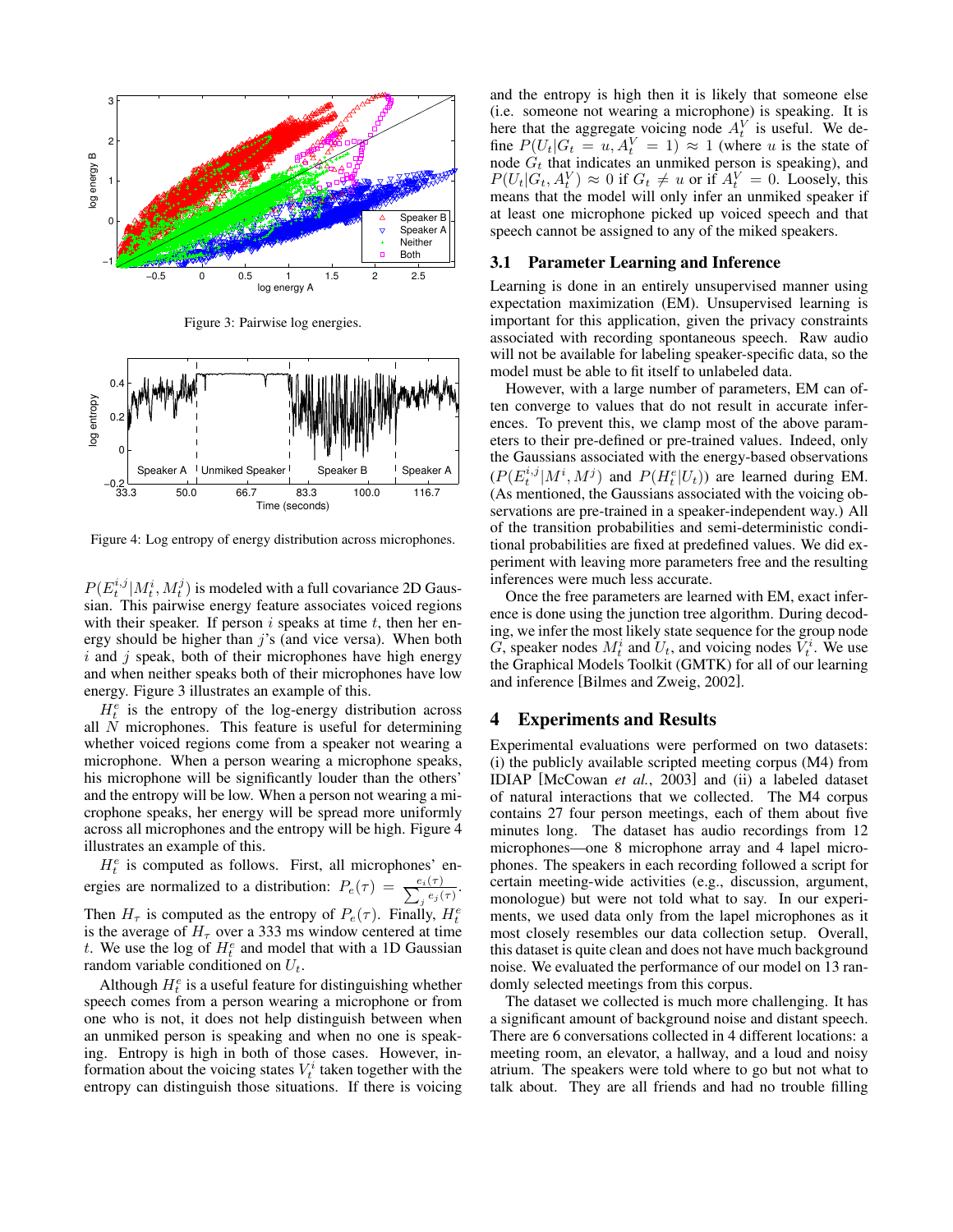

Figure 5: Two people wearing our portable recording equipment. The sensing unit is at their right shoulders.

the time with spontaneous conversation. For recording, we used an inexpensive condenser microphone, which is part of a multi-modal sensing unit (dimensions: 60 mm x 30 mm x 25 mm) [Welbourne *et al.*, 2005]. The sensing unit is clipped to the strap of a small over the shoulder bag. The unit sits near the upper right shoulder, but can move so the microphone is not always at a fixed location from the mouth. A PDA in the bag records the audio data. Figure 5 shows two people wearing the equipment. Unlike the M4 data, where all lapel microphones are tethered to the same recording computer, each person in our data carries with her all the equipment needed for recording. Thus, our participants can move about independently and interact in a more natural manner.

To evaluate the speaker segmentation performance, we learned the unclamped parameters of the model in an unsupervised manner for each meeting independently. Once the learning was done, we inferred the most likely state sequence for the group state node  $G_t$  and speaker nodes  $M_t^i$  and  $U_t$ .

We compute four evaluation metrics that compare the inferred value of  $G_t$  to ground truth. (i) The per frame error rate is the fraction of frames in which the value of  $G_t$ does not match the ground truth speaker. We do not consider frames that have more than one ground truth speaker. (ii) The diarization error rate (DER) is a standard metric used by NIST [NIST, 2006] to measure the performance of speaker segmentation systems. It is a relaxed version of frame error rate that merges pauses shorter than 0.3 s long and ignores 0.25 s of data around a change in speaker. These relaxations account for perceptual difficulties in labeling speech at such a fine time granularity. (iii) Precision is the fraction of the total number of inferred speaker frames that are correct. (iv) Recall is the fraction of truly spoken frames for which any speaker is inferred (in other words, the accuracy of basic speech-detection).

The results for the M4 corpus are in Table 1 and the results for our dataset are in Tables 2(a) and 2(b). In both datasets, all participants wear microphones. To test the performance of our model with unmiked speakers, we selectively ignored the data from some participants' microphones. Results shown for

| mics   frame err.   DER   prec.   recall |       |       |        |
|------------------------------------------|-------|-------|--------|
| 19.48                                    | 15.94 | 83.27 | 195.57 |
| 21.62                                    | 18.15 | 81.22 | 95.52  |
| 22.98                                    | 19.79 | 79.82 | 95.33  |

Table 1: Results for the M4 corpus. All meetings had 4 participants.

| speakers                | mics | frame err. | <b>DER</b> | prec. | recall |  |  |
|-------------------------|------|------------|------------|-------|--------|--|--|
| 4                       | 4    | 31.73      | 24.10      | 68.18 | 95.69  |  |  |
|                         | 3    | 31.27      | 23.72      | 70.74 | 95.23  |  |  |
|                         | 2    | 30.52      | 23.18      | 70.45 | 96.25  |  |  |
| 3                       | 3    | 33.07      | 27.60      | 65.49 | 90.17  |  |  |
|                         | 2    | 35.47      | 29.99      | 64.09 | 90.66  |  |  |
| 2                       | 2    | 28.23      | 17.47      | 72.49 | 93.86  |  |  |
| (a) Quiet environments. |      |            |            |       |        |  |  |
|                         |      |            |            |       |        |  |  |
| speakers                | mics | frame err. | <b>DER</b> | prec. | recall |  |  |
| 4                       | 4    | 42.80      | 39.70      | 56.27 | 95.35  |  |  |
|                         | 3    | 44.77      | 40.79      | 54.55 | 94.60  |  |  |
|                         | 2    | 46.28      | 41.87      | 53.82 | 96.02  |  |  |
| 3                       | 3    | 23.96      | 13.56      | 76.77 | 98.52  |  |  |
|                         | 2    | 25.23      | 14.91      | 75.52 | 98.90  |  |  |
| 2                       | 2    | 40.87      | 29.59      | 60.92 | 95.98  |  |  |

Table 2: Results on our data.

cases with fewer microphones than speakers are the averages of results for all permutations of that number of microphones across that number of speakers.

The first thing to note is that the DER scores on the M4 data are comparable with current speaker diarization results. 18.6 is currently the best DER (achieved with features that do not preserve privacy) for meeting data [NIST, 2006]. (Unfortunately the dataset used in that evaluation is not generally available, so we cannot compare our results directly.) To the best of our knowledge, there is only one other published diarization result for the M4 corpus [Ajmera *et al.*, 2004]. That technique has better frame error rates (7.4%) but lower precision and recall (their reported average of the two is 80.8, our average of the two is 88.5)—thus making for an inconclusive comparison. That technique also used features (low order cepstral coefficients) that contain information about the words spoken, so it does not protect privacy.

Our error rates are significantly better on the M4 dataset than on the dataset we collected. Our dataset, however, has substantially more difficult characteristics than M4. Our data includes significantly more background noise, and the conversations are more fluent and fast paced with much more speaker overlap. For example, the M4 data's mean turn duration is 6.5 s (median: 2.5 s). For our dataset the mean turn duration is 1.52 s (median: 1.1 s). Clearly, more work remains to be done in handling noisy environments and conversations with faster (or even variable) pacing, but the results are still quite promising.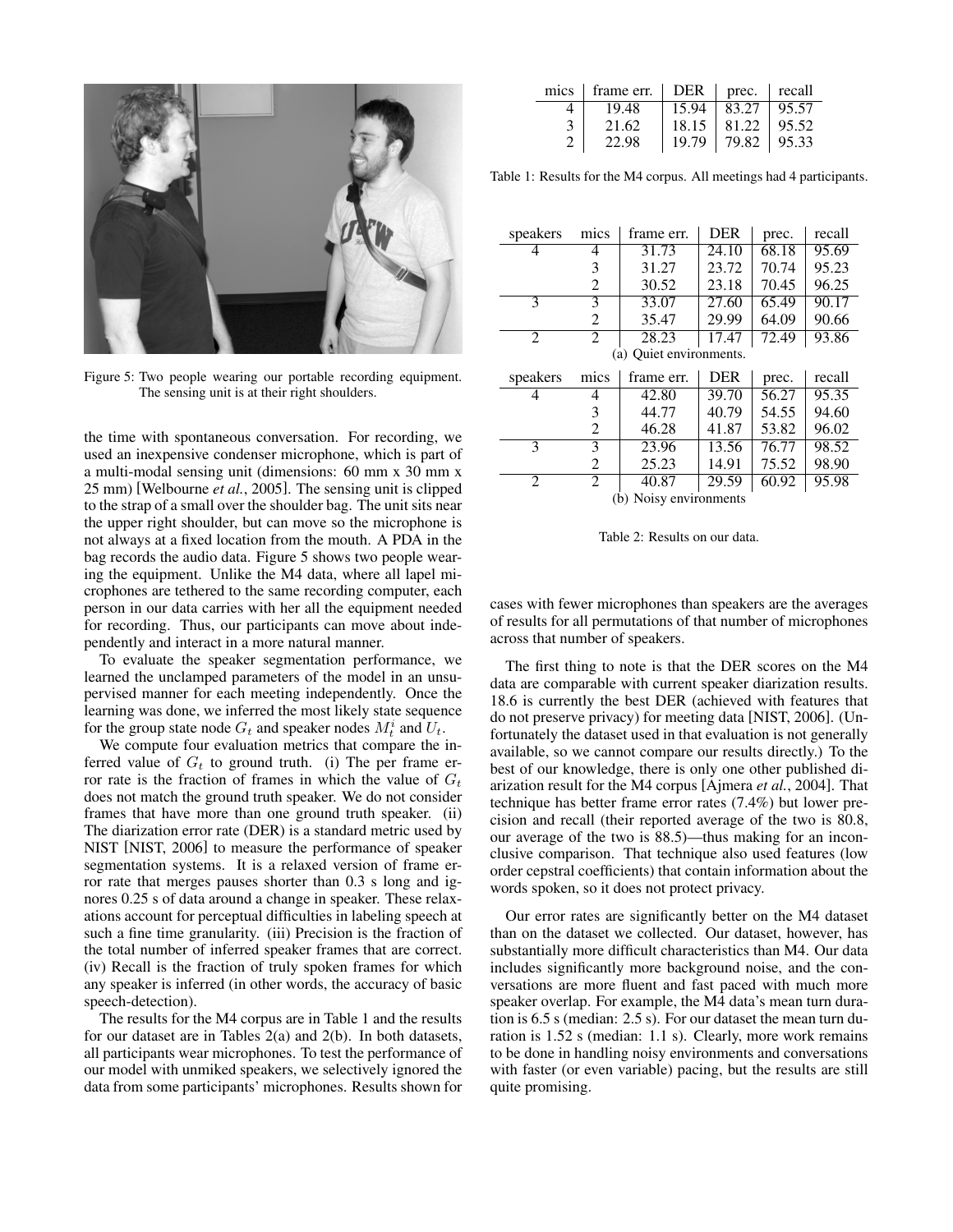

Figure 6: Model history

## 5 Discussion

Our goal of separating the different speakers in conversations and identifying when they speak while not preserving information from which intelligible speech can be reconstructed led us to explore many different variations of the model proposed in this paper. Having the correct graphical structure and acoustic features is critical in solving this problem.

A number of variations were attempted along the way. This is depicted in the development history plot shown in Figure 6. We started by using only pairwise relative energy ratios along with the voicing features for our observations (A). This performed quite poorly, failing in cases where no one was speaking and small absolute changes in energy caused large changes in their ratios. In (B), we modeled the full distribution of pairwise energies which significantly improved our error rates. Next, we experimented with the effect of making the individual speaker variables  $M_t^i$  deterministically dependent on  $G_t$  which worsened things (C) and lead to the semideterministic CPT we ultimately used. In (D) and (E) we tried adding various energy statistics as children of  $U_t$  to determine when unmiked persons were speaking. For (D) we added the maximum microphone energy, and in (E) we added the mean and variance of all the energies, but these models were not appreciably better. Removing these energy observations and using an aggregate voicing indicator  $A_t^V$  alone in model (F), did help— $(F)$  is 3% lower than  $(B)$ . Model  $(G)$  was an attempt to add back the mean and variance of energy, but those features (even after normalization) continued to hurt performance. This suggests that those features are not sufficiently discriminative which causes EM to converge to unhelpful parameter values. Lastly, model (H) uses the smoothed log entropy of the energy distribution, as described earlier in Section 3.

## 6 Future Work

There are many ways that our model could be extended. Currently, it requires at least two microphones, and we are exploring ways to allow it to work with only one microphone. And while the model is theoretically capable of inferring overlapping speakers, the semi-deterministic conditional probabilities from the  $G_t$  node prevent it from reliably doing so. We are exploring ways of adding a switching node [Bilmes, 2000] to explicitly represent changes in speaker turns as well as interruptions and interjections. Additionally, we have not experimented with very many different values of the pre-defined parameters. It may be possible to learn some of these from other data, as we do with the voicing parameters, or to allow EM to learn them within given bounds. Learning better turn transition probabilities will probably help our results the most, since turn lengths seem to vary with conversation type.

We also plan to apply this model to the analysis of a much larger data set. We have recently collected over 4,400 hours of data from 24 subjects over the course of 9 months. The subjects wore our data collection equipment and all feature extraction was done in real-time on the PDA. (The data also contains features beyond those listed in this paper, but none from which intelligible speech can be reconstructed.) We hope to use our model (along with other techniques) to study the evolution of the subjects' conversational styles and social network. To the best of our knowledge, this is the most detailed study of face-to-face social interactions ever done using automatically gathered data. We would not have been able to collect this data without the privacy guarantees provided by our feature set.

## 7 Conclusion

We have presented a DBN and privacy-sensitive feature set that are capable of inferring who was speaking when in a conversation. The feature set does not include any information that could be used to reconstruct intelligible speech. In clean data, its performance is comparable to that of systems that use much richer features from which the original speech can be reconstructed. Even though other features useful for speech synthesis and recognition could have been used, we believe there is a huge advantage to protecting privacy. In the long run, this will allow us to collect and model more interesting and spontaneous conversations and extend this work to capture richer conversation dynamics and handle varying numbers of speakers and overlaps.

### Acknowledgements

This work was supported by National Science Foundation grant IIS-0433637.

### References

- [Ajmera *et al.*, 2004] J. Ajmera, G. Lathoud, and L. Mc-Cowan. Clustering and segmenting speakers and their locations in meetings. In *Proceedings of ICASSP*, 2004.
- [Ang, 2002] J. Ang. Prosody-based automatic detection of annoyance and frustration in human-computer dialog. In *Proceedings of ICSLP*, 2002.
- [Basu, 2002] S. Basu. *Conversational Scene Analysis*. PhD Thesis, MIT, 2002.
- [Batliner *et al.*, 2000] A. Batliner, K. Fisher, R. Huber, J. Spilker, and E. Noth. Desperately seeking emotions or: Actors, wizards and human beings. In *Proceedings of the ISCA ITRW on Speech and Emotion*, 2000.
- [Baym *et al.*, 2004] N. Baym, Y. B. Zhang, and M. C. Lin. Social interactions across media: Interpersonal communication on the internet, telephone and face-to-face. *New Media and Society*, 6:299–318, 2004.